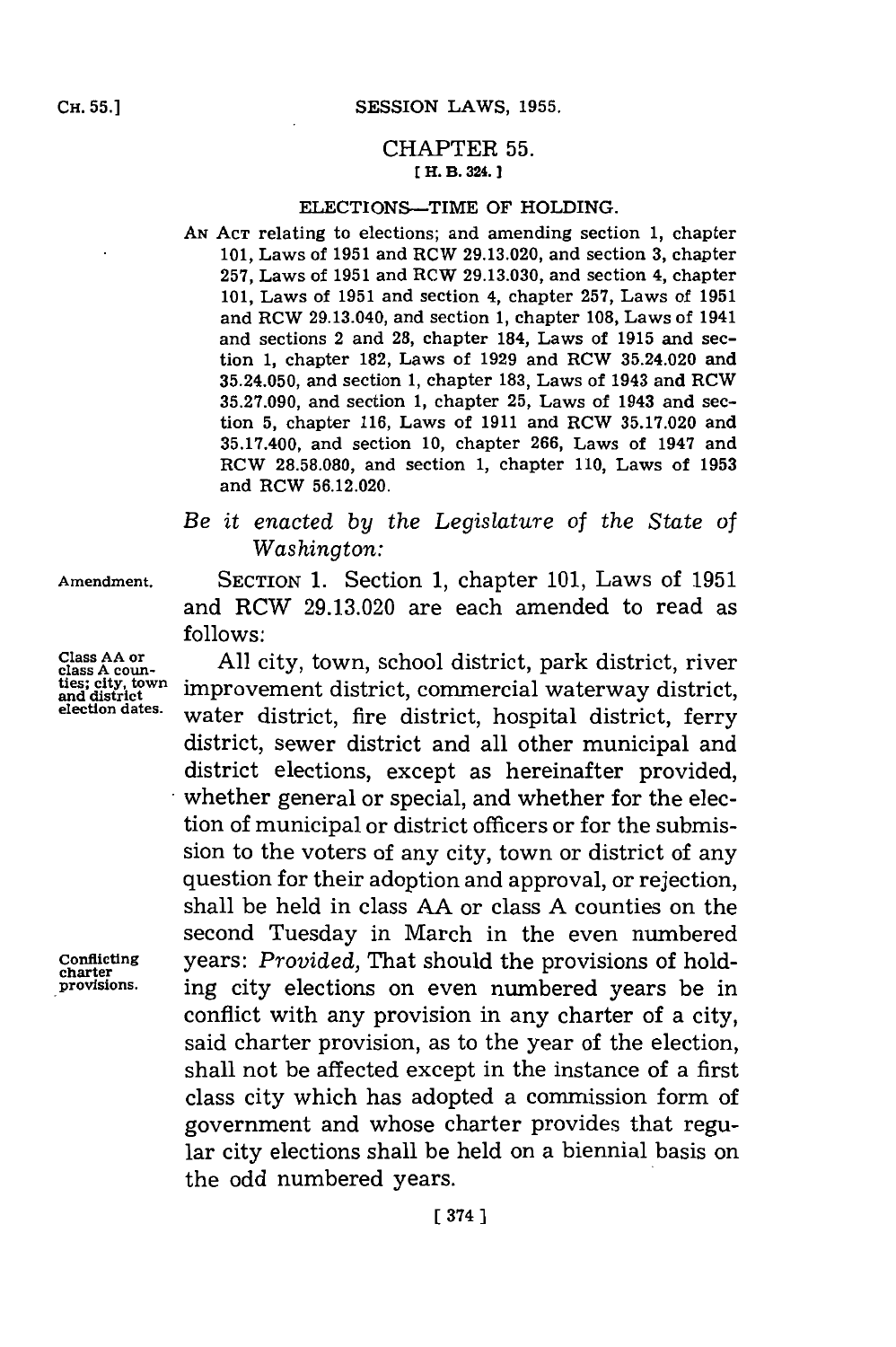This section shall not apply to **(1)** elections for **Excptions** the recall of city, town, or district officers, (2) elections in irrigation districts, port districts, and public utility districts, all of which elections shall be held at the times prescribed in the laws specifically applicable thereto.

The county auditor, as ex officio supervisor of special elections. elections, upon request in the form of a resolution of the governing body of a city, town or district, presented to him at least forty-five days prior to the proposed election date, may, if he deems an emergency to exist, call a special election at any time in such city, town, or district and for the purpose of such special election he may combine, unite or divide precincts. Such special election shall be noticed and conducted in the manner provided **by** law.

**SEC.** 2. Section **3,** chapter **257,** Laws of **1951** and **Amnendment.** RCW **29.13.030** are each amended to read as follows:

**All** city and town general elections, other than **Other than class AA and** in class **AA** or class **A** counties, shall be held on the **class A coun- ties; city and** second Tuesday of March in the even numbered  $\frac{\text{tess; city and}}{\text{datas}}$ years: *Provided,* That should the provisions of holding city elections on even numbered years be in conflict with any provision in any charter of a city, said charter provision, as to the year of the election, shall not be affected.

**All** general school district elections, other than **School district** in class AA or class A counties, shall be held on the second Tuesday of March in the even numbered years: *Provided,* That this section shall not be con- **Exceptions.** strued as fixing the time for holding the elections for the recall of any city, town, or district officers or primary election or special bond election or any election held in a city of the first class for choosing qualified electors to prepare a new charter for such city **by** altering, changing, revising, adding to or repealing its existing charter, or any election held in any such city for ratifying such new charter. When-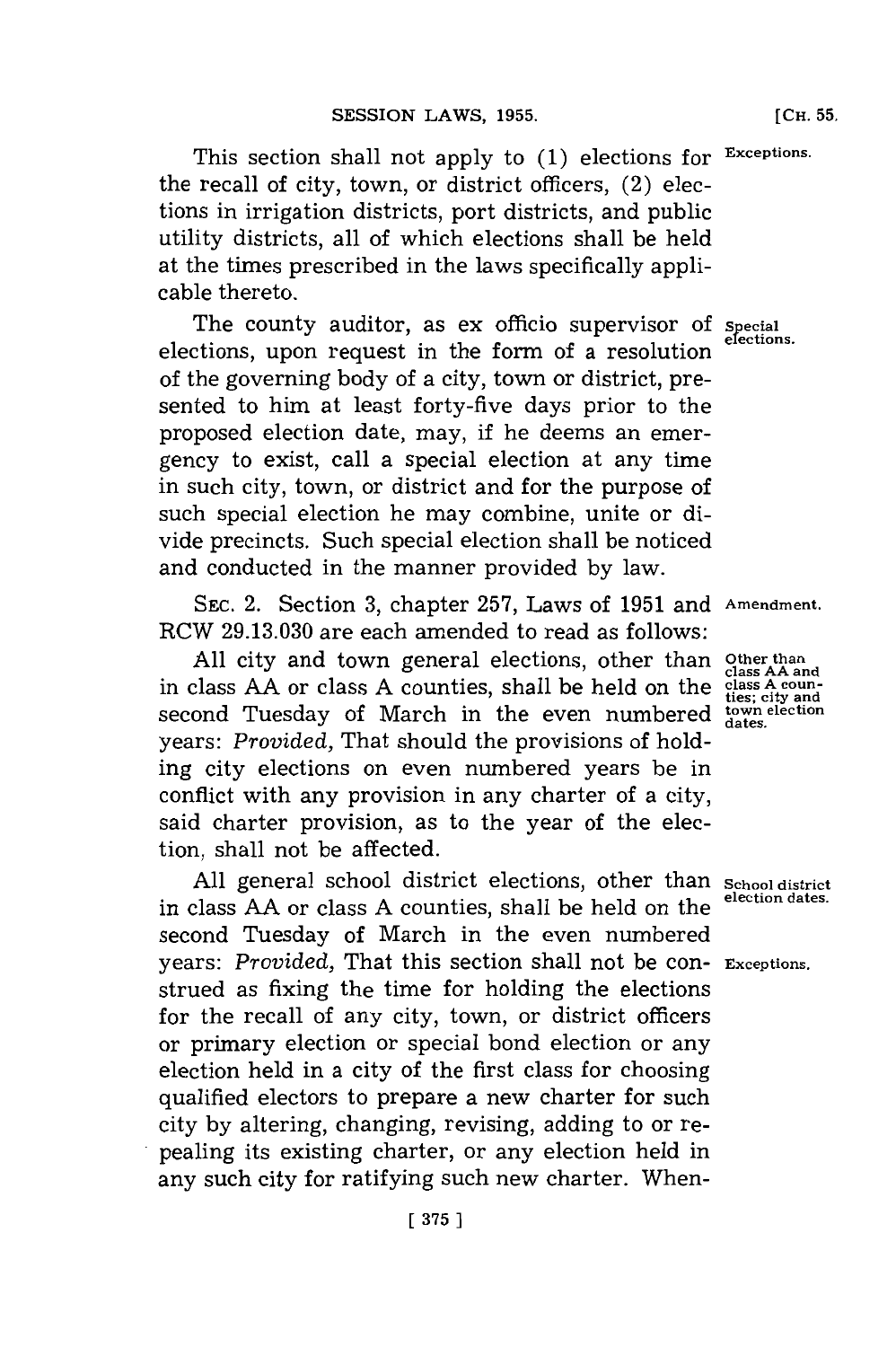**CH. 55.]**

**Emergencies.** ever in the judgment of the governing board of any such city, town or school district, an emergency exists, such board may, **by** resolution, call a special election at any time in such municipality or district, and at any such special election said governing board may combine, unite or divide precincts for the purpose of holding such special election and every such special election so called shall be conducted and notice thereof given in the manner provided **by** law. This section and RCW **29.13.010** and **29.13.020** are referred to as the consolidated election laws.

**Amendment,**

**SEC. 3.** Section 4, chapter **257,** Laws of **1951** and section 4, chapter **101,** Laws of **1951** and RCW **29.13-** .040 are each amended to read as follows:

**Class AA and class A coun- ties; city, town and district election officers.**

**Other than class AA and class A coun- ties; city, town and school district election officers.**

**Jurisdiction and duties of county auditor relating to city. town and district elections.**

**All** elections held under RCW **29.13.020** shall be conducted **by** the county auditor as ex officio county supervisor of elections and shall be canvassed **by** the county canvassing board. In all elections held under RCW **29.13.030,** the duties enjoined upon the county auditor **by** RCW 29.04.020, as derived from section **1,** chapter **182,** Laws of 1947, shall be performed **by** the city, town or -school district clerk. Such elections shall be canvassed **by** the city, town or school districts canvassing authority: *Provided,* That if the laws governing any such city, town or school district do not designate a canvassing authority, the canvass shall be made **by** the legislative body thereof.

The county auditor in each county other than class **AA** or class **A** counties, shall have jurisdiction of and shall conduct all elections, whether special or general, for airport districts, cemetery districts, fire districts, water districts, sewer districts, public utility districts, port districts, commercial waterway districts, reclamation districts and intercounty diking and drainage districts and all city, town and district elections, special or general, that may be held on the same day as a state primary or state general election. The returns of any election, special

**Canvass.**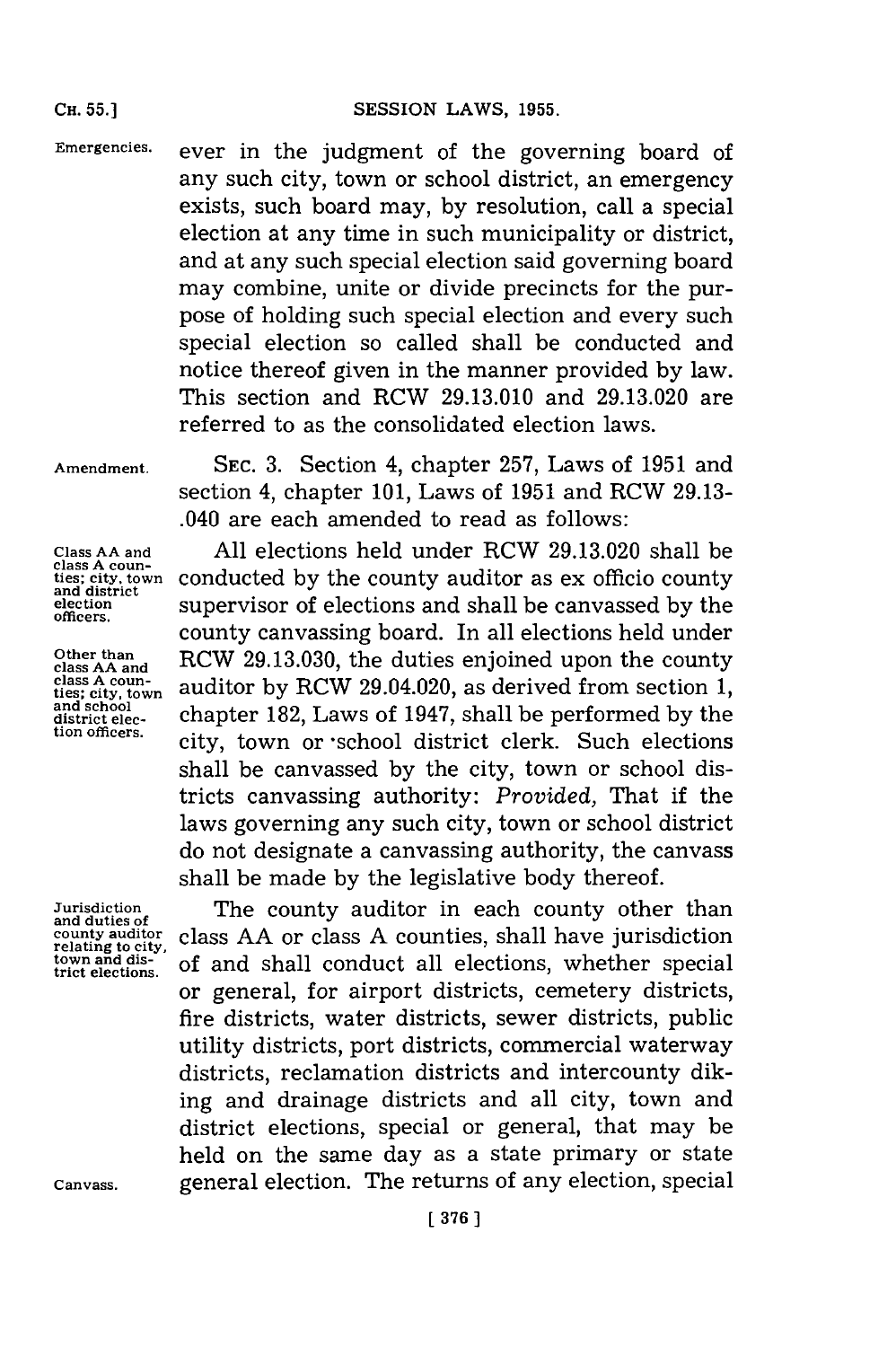**(CH. 55.**

or general, shall be canvassed **by** the county canvassing board of election returns whenever the county auditor has jurisdiction of the election.

For school district elections under RCW **29.13.030, School district elections.** the district officers shall determine the number of voting places and composition of the election board: *Provided,* That the officer charged with conducting city and town elections under RCW **29.13.030** shall, whenever requested **by** the school district officers, conduct the school district elections in conjunction with such city or town election and the results shall be canvassed **by** the school district officers.

Whenever a school district election is conducted under RCW **29.13.030, by** a city or town officer, the school district officers may cooperate with the person conducting such election in uniting or dividing voting precincts to facilitate the orderly conduct of such election.

SEC. 4. Section 1, chapter 108, Laws of 1941 and Amendment. sections 2 and **28,** chapter 184, Laws of **1915** and section **1,** chapter **182,** Laws of **1929** (heretofore divided, combined, and codified as RCW 35.24.020 and **35.24.050)** are amended to read as set forth in sections **5** and **6** of this act.

SEC. **5.** (RCW 35.24.020) The government of a **Enacted** third class city shall be vested in a mayor, a city amendment. council of seven members, a city attorney, a clerk, a treasurer, all elective; and a chief of police, police judge, city engineer, street superintendent, health officer and such other appointive officers as may be provided for **by** statute or ordinance. If a free public library and reading room is established, five library trustees shall be appointed and if a public park is maintained, three park commissioners shall be appointed. The city council **by** ordinance shall prescribe the duties and fix the compensation of all officers: *Provided,* That the provisions of any such ordinance shall not be inconsistent with any statute.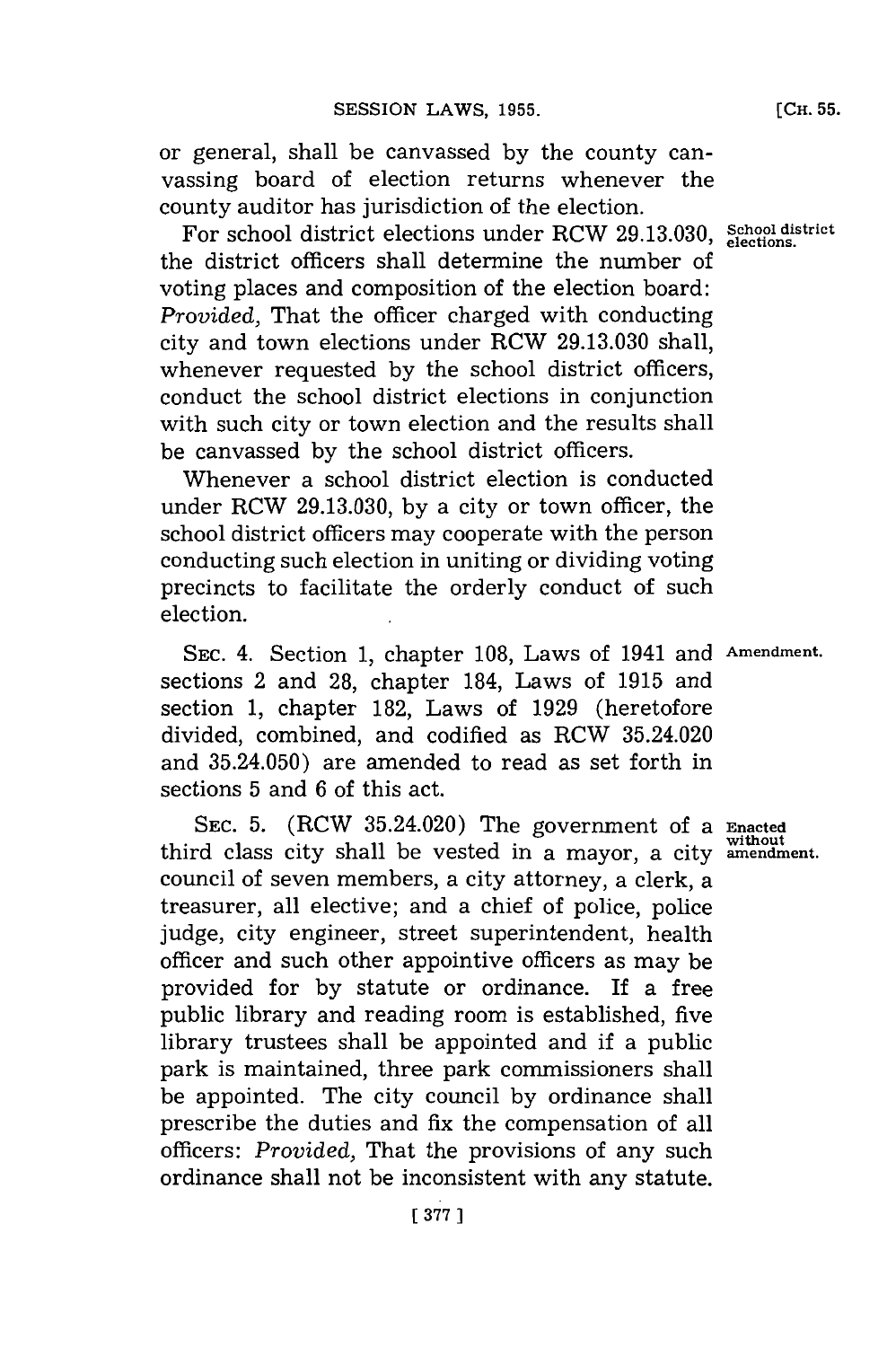The mayor shall appoint and at his pleasure may remove all appointive officers. Every appointment or removal must be in writing signed **by** the mayor and filed with the city clerk.

**This Section amended by Sec. 3, Chap. 365, Laws of 1955.**

**Third class SEC. 6.** (RCW **35.24.050) All** general municipal **cities; election dates.** elections in third class cities not operating under the commission form of government shall be held biennially, and, shall be held on the second Tuesday in **Terms of cer-** March in the even numbered years. The term of office of the mayor, city attorney, clerk, and treasurer shall be four years and until their successors are elected and qualified: *Provided,* That the term of the treasurer shall not commence in the same biennium in which the terms of the mayor, city attorney, and clerk commence.

Election and A councilman-at-large shall be elected biennially **terms** of the other six councilmon for a two-year term; of the other six councilmen, three shall be elected biennially as the terms of their predecessors expire for terms of four years.

**Commence- All** officers elected at such election shall take office on the first Monday in June following the date of election.

**Next election** There shall be no primary or general elections held in the year **1957** and the officers whose terms would have expired in **1957,** but for the provisions of this act, shall continue in office until their successors are elected at the general election to be held on the second Tuesday of March, **1958.** There shall be no primary or general elections held in the year **1959** and the officers whose terms would have expired in **1959,** but for the provisions of this act, shall continue in office until their successors are elected at the general election to be held on the second Tuesday of March, **1960.**

**ment of terms.**

**dates.**

**This Section amended by Sec. 2, Chap. 365, Laws of 1955.**

**Amended. SEC. 7.** Section **1,** chapter **183,** Laws of 1943 and RCW **35.27.090** are each amended to read as follows: Towns; elec-<br>tion dates. **All general municipal elections in towns shall** 

be held biennially, irrespective of the form of govern-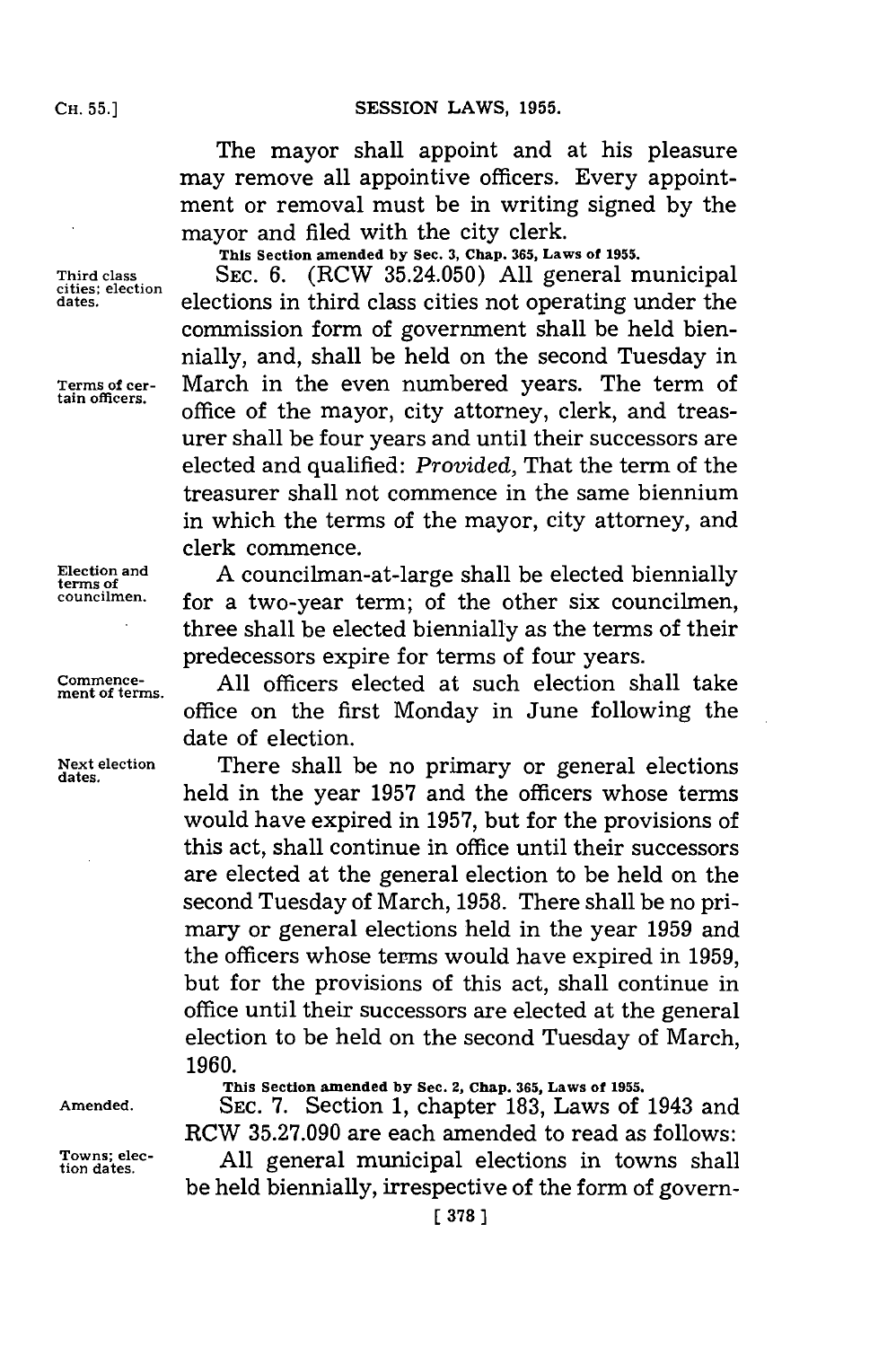ment, on the second Tuesday of March in the even numbered years. The term of office of the mayor **Terms of office.** and treasurer shall be four years and until their successors are elected and qualified: *Provided,* That the term of the treasurer shall not commence in the same biennium in which the term of the mayor commences. Councilmen shall be elected for four year terms; three at one election and two at the next succeeding biennial election.

There shall be no general municipal elections held **Election dates.** in the year **1957** and the officers whose terms would have expired in **1957,** but for the provisions of this act, shall continue in office until their successors are elected at the general election to be held on the second Tuesday of March, **1958.** There shall be no general municipal elections held in the year **1959** and the officers whose terms would have expired in **1959,** but for the provisions of this act, shall continue in office until their successors are elected at the general municipal election to be held on the second Tuesday of March, **1960.**

**SEC. 8.** Section **1,** chapter **25,** Laws of 1943 and **Amendment.** section **5,** chapter **116,** Laws of **1911** (heretofore divided, combined, and codified as RCW **35.17.020** and **35.17.400)** are amended to read as set forth in sections **9** and **10** of this act.

SEC. 9. (RCW 35.17.020) All regular elections in Cities under cities organized under the commission form of gov- **government;** ermnent shall be held quadrennially and, shall be held on the second Tuesday of March in the even numbered years. The commissioners shall be nom- **Terms of office.** inated and elected at large. Their terms shall begin on the first Monday in, June after their election, and shall continue for four years and until their successors are elected and qualified. If a vacancy occurs **Vacancies.** in the commission the remaining members shall appoint a person to **fill** it for the unexpired term.

There shall be no primary or general municipal

**[CH. 55.**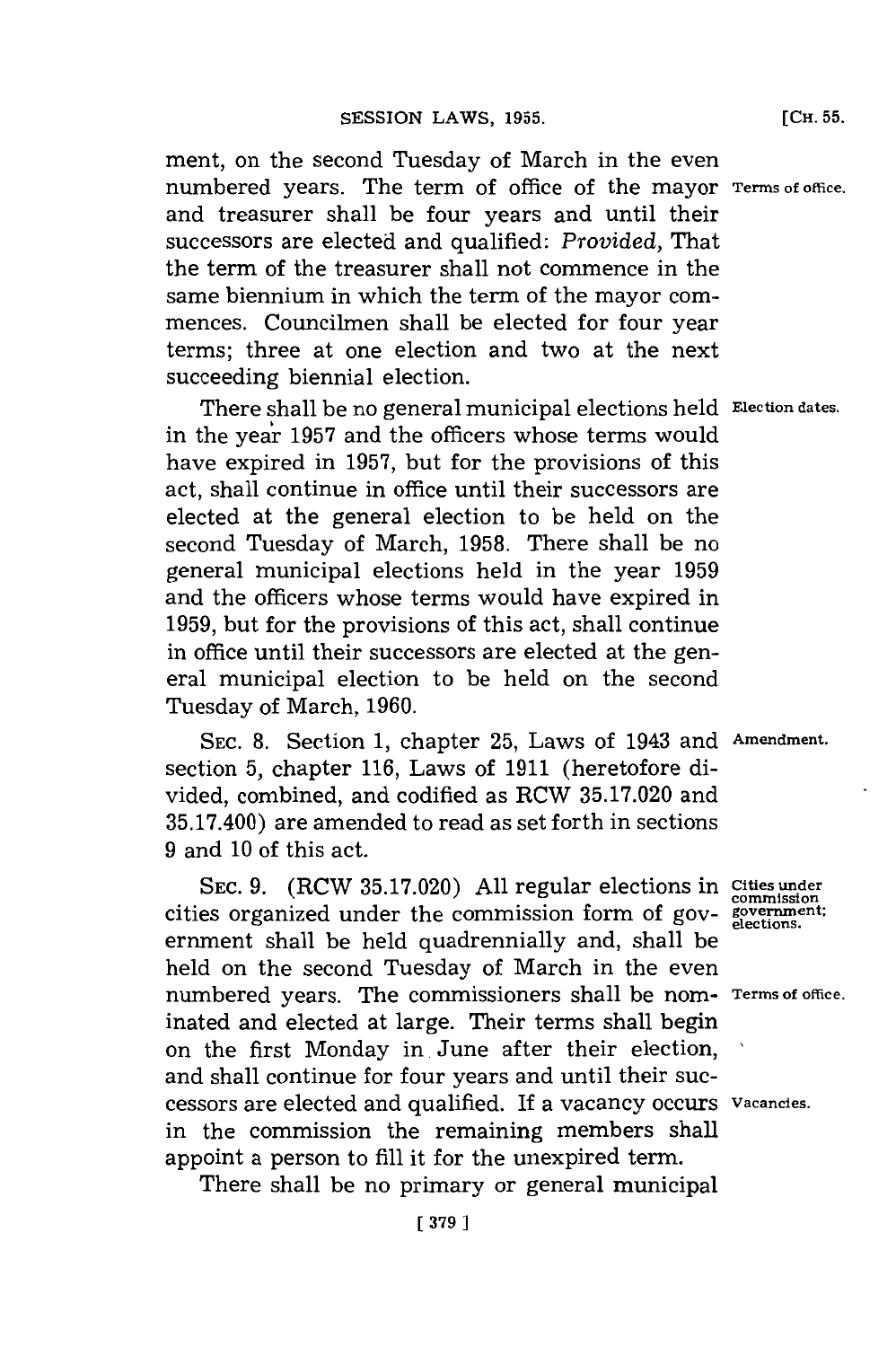#### **Cii.55.]SESSION** LAWS, **1955.**

**Election dates.** election held in the year **1957** and the officers whose terms would have expired in **1957,** but for the provisions of this act, shall continue in office until their successors are elected at the general municipal election to be held on the second Tuesday of March, **1958.**

**Cities under commission government; first election.**

**Terms of office.** commission form, and the commission first elected **SEC. 10.** (RCW **35.17.400)** The first election of commissioners shall be held within sixty days after the adoption of the proposition to organize under the shall commence to serve as soon as they have been elected and have qualified and shall continue to serve until the first Monday in June of the even numbered year following such first election and for four years thereafter.

**Amendment. SEC. 11.** Section **10,** chapter **266,** Laws of 1947 and RCW **28.58.080** are each amended to read as follows:

School dis-<br> **School districts**; election **The governing board of directors** of the district **II**n-<br>
of directors. **Examples Examples the heart of directors** of the district **II**n**of directors,** known as the board of directors of the district. Unless otherwise specifically provided, as in RCW **29.13- .060,** members of a board of directors shall be elected **by** ballot **by** the qualified electors of the school **Terms of office,** district and shall hold office for a term of four years and until their successors are elected and **Ballot.** qualified. In case a member or members of a board of directors are to be elected to **fill** an unexpired term or terms, the ballot shall specify the term for which Number of **each** such member is to be elected. The board of directors of a school district of the first class or of a school district of the second class shall consist of five members. The board of directors of a school district of the third class shall consist of three members.

**Election dates.** The terms of all school directors elected to office in March, **1956,** shall be for four years. There shall be no general school district elections held in the year **1957** and the directors whose terms would have expired in **1957,** but for the provisions of this act, shall continue in office until their successors are elected

#### **CH. 55.]**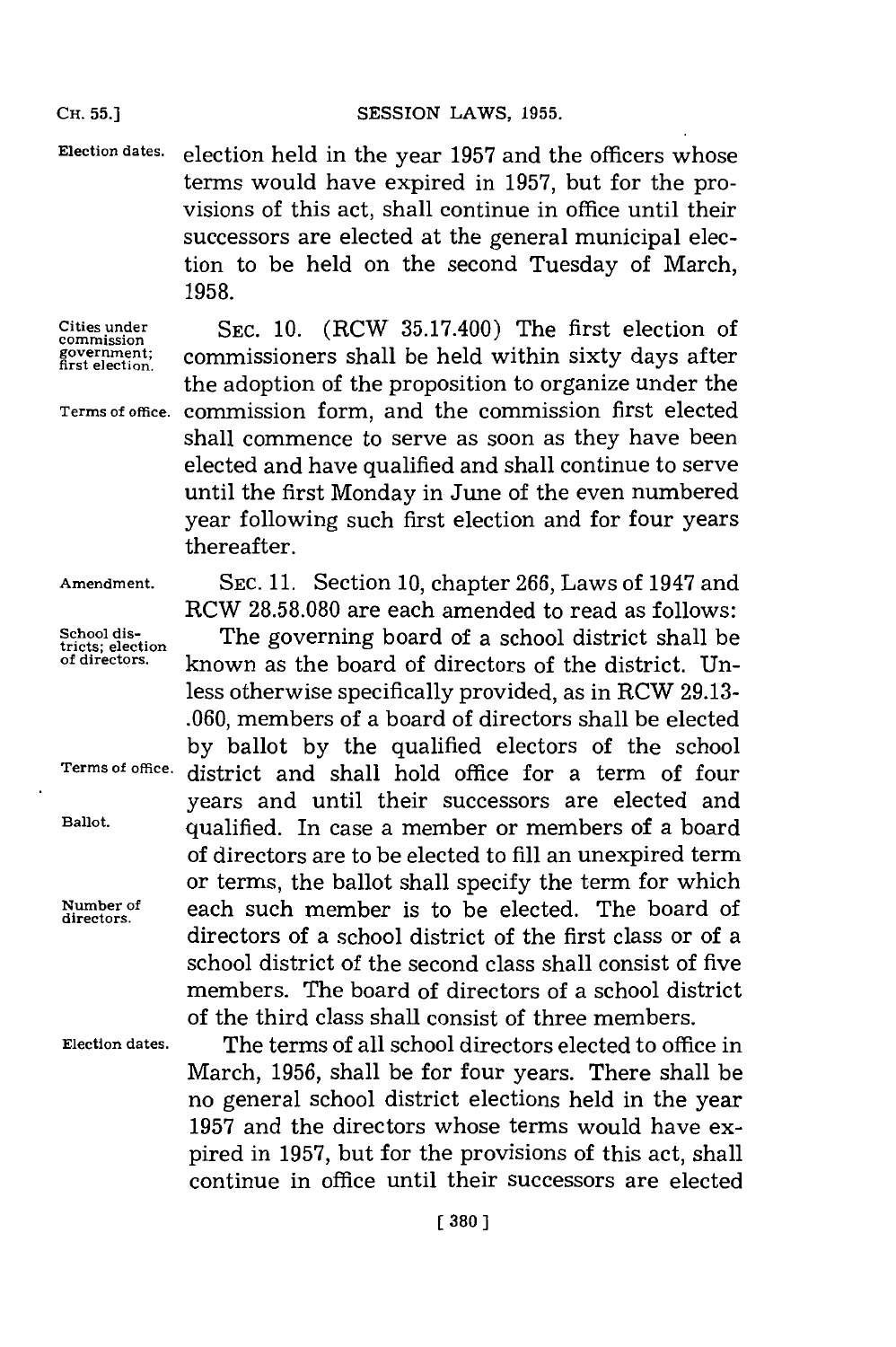**CH. 55.]**

for a four year term at the general election to be held on the second Tuesday of March, **1958.** The directors whose terms expire in **1958** shall be elected for a four year term.

**SEC.** 12. Section **1,** chapter **110,** Laws of **1953** and **Amendment.** RCW **56.12.020** are each amended to read as follows:

At the election held to form or reorganize a dis- **Sewer districts;** trict, there shall be elected three commissioners to terms of hold office for terms of two, four, and six years respectively, and until their successors are elected and qualified.

The term of each nominee shall be expressed on the ballot and shall be computed from the date of assuming office following the first general election for sewer districts. Thereafter, every two years there shall be elected a commissioner for a term of six years and until his successor is elected and qualified, at an election held on the second Tuesday of March in the even numbered years and conducted as provided **by** RCW **29.13.020,** as now constituted or hereafter amended, in class **AA** or class **A** counties, and **by** RCW 29.13.040, as now constituted or hereafter amended, in all other counties.

**All** sewer district commissioners elected for a **Election dates.** regular six year term on the second Tuesday of March, **1955,** shall remain in office until their successors are elected and qualified at the general district election to be held on the second Tuesday of March, **1962.** There shall be no general sewer district election held in the year **1957** and those sewer district commissioners whose terms would have expired in **1957,** but for the provisions of this act, shall remain in office until their successors are elected and qualified at the general sewer district election to be held on the second Tuesday of March, **1958.** There shall be no general sewer district election held in the year **1959** and those sewer district commissioners whose terms would have expired in **1959,** but for the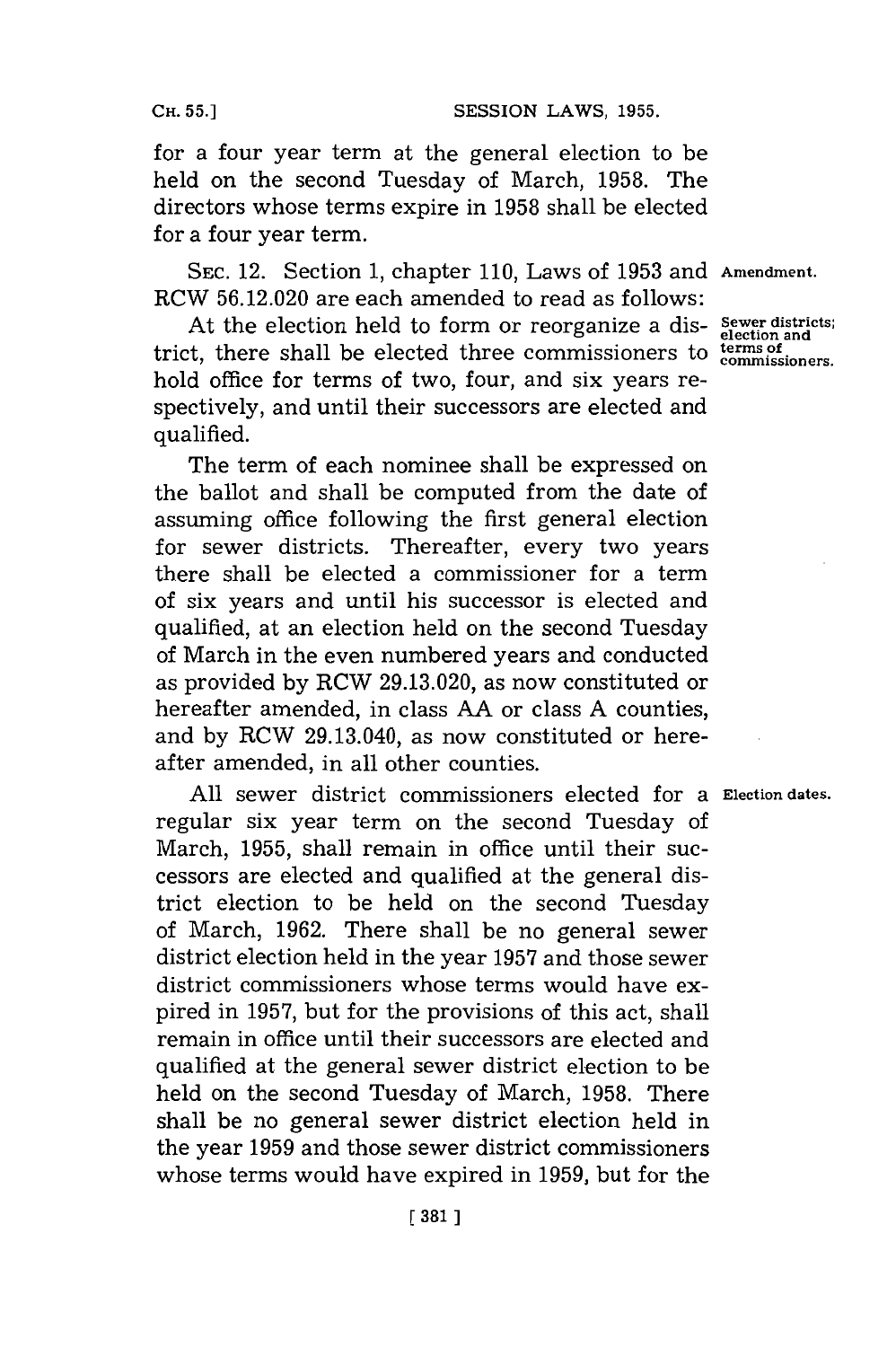provisions of this act, shall remain in office until their successors are elected and qualified at the general sewer district election to be held on the second Tuesday of March, **1960.**

**Commence-** The terms of sewer district commissioners shall **ment of terms of office,** begin on the first Monday in June following their elections.

> **SEC. 13. All** regular elections in first class cities under a commission form of government whose charters provide that regular elections shall be held on odd numbered years shall be held on the second Tuesday of March in the even numbered years.

> There shall be no primary or general municipal election held in the year **1957** and the commissioners whose terms would have expired in **1957,** but for the provisions of this act, shall continue in office until their successors are elected at the general municipal election to be held on the second Tuesday of March, **1958.** There shall be no primary or general municipal election held in the year **1959** and the commissioners whose terms would have expired in **1959,** but for the provisions of this act, shall continue in office until their successors are elected at the general municipal election to be held on the second Tuesday of March, **1960.**

> **SEC.** 14. **All** first class school districts holding their regular elections under the provisions of ROW **29.13.060** in odd numbered years shall hold their regular elections in even numbered years.

> There shall be no district general election held in the year **1957** and the directors whose terms would have expired in **1957,** but for the provisions of this act, shall continue in office until their successors are elected at the district general election to be held on the second Tuesday of March, **1958.** There shall be no district general election held in the year **1959** and the directors whose terms would have expired in **1959,** but for the provisions of this act, shall continue in office until their successors are elected at the district

**First class cities under commission government; election dates and terms of office.**

**First class school districts; election dates.**